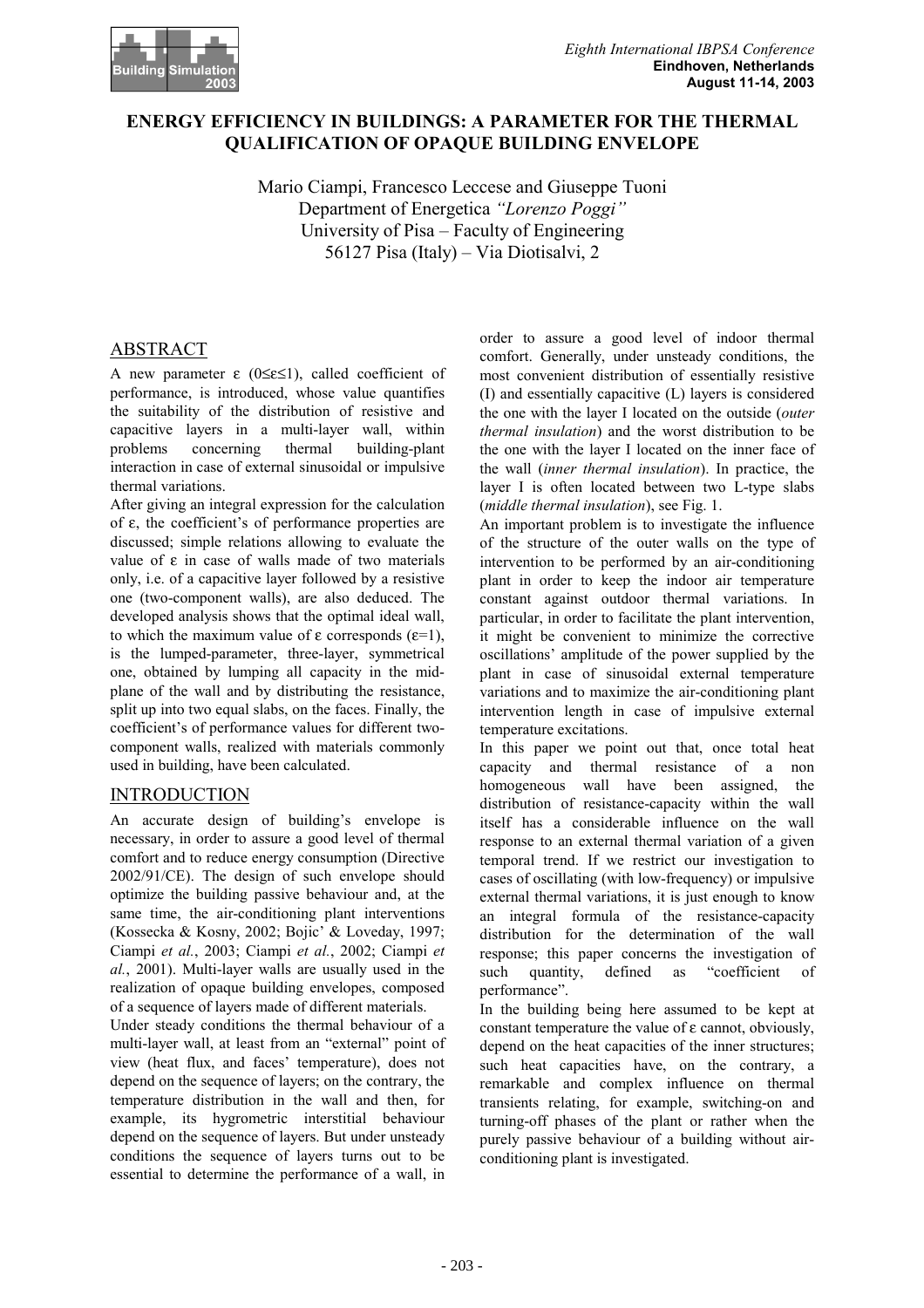#### PROBLEM STATEMENT

A room with an outer wall is being considered; the outdoor temperature t<sub>e</sub> (eventually sol-air temperature) is supposed to undergo a variation of such temporal trend compared to its mean value. The room and its surroundings are assumed to be kept at the same constant temperature ti by an airconditioning plant. Later on the subscript i will indicate a quantity relating to the indoors, while the subscript e will indicate a quantity relating to the outdoors.

where  $\vec{q}$  is the heat flux (Wm<sup>-2</sup>) and  $\tau$  is the time variable. In one-dimensional approximation, carrying out the Laplace transform with complex variable s, from (1) the following is obtained:

$$
k \frac{dT}{dx} = \phi , \qquad \frac{d\phi}{dx} = s\mu C_p T
$$
 (2)

In the equations (2) the notation T=£(t) and  $\phi = -f(q_x)$ has been used, where by £ the Laplace transform operator has been indicated; later on, the quantities T and φ will be respectively called, for simplicity, "temperature" and "thermal flux".



*Figure 1 – Schematic representation of multi-layer walls: (a) outer, (b) inner, (c) middle thermal insulation.*

Thermal resistance and heat capacity within the wall are supposed to vary continuously as function of the position. According to the distribution theory (Vladimirov, 1981), this approach is still good even in case of walls composed of layers of different materials and with inner and outer surface thermal resistances. Thermal resistance and heat capacity are supposed to be independent of the temperature, so as to consider the problem as linear.

The formalism of the Laplace temporal transform is used. Such formalism results to be particularly suitable in the case of a sudden variation of the outdoor temperature (due, for example, to a rapid variation of the solar radiation intensity owing to the varying cloudiness of the sky), but also allows calculating directly the Fourier components of the indoor temperature under a periodic variation of  $t_{e}$ (due, for example, to day-and-night alternating).

We consider a plane wall with thickness L; should the 0x-axis be directed from the outer face to the inner one, as shown in Fig. 2. Let c be the wall heat capacity and r the wall thermal resistance, comprehensive of the inner  $(r_{int})$  and outer  $(r_{est})$ surface thermal resistances; the product  $\tau_0 = rc$  is called "time constant" of the wall*.* Thermal resistance and heat capacity are expressed per surface unit:  $[r]=m^2KW^{-1}$ ,  $[c]=Jm^{-2}K^{-1}$ . Let k be the thermal conductivity  $(Wm^{-1} K^{-1})$  of the wall material,  $\mu$  the density (kg m<sup>-3</sup>) and C<sub>p</sub> specific heat (Jkg<sup>-1</sup>K<sup>-1</sup>); k,  $\mu$ and  $C_p$  are functions of x.

The governing equations are:

$$
\vec{q} = -k \cdot \text{grad} (t), \qquad \mu C_p \frac{\partial t}{\partial \tau} + \text{div}(\vec{q}) = 0 \tag{1}
$$

Obviously, the wall thermal behaviour is determined, apart from the total resistance (r) and capacity (c), also by the resistance-capacity distribution within the wall; such distribution can be stated precisely by introducing, for  $0 \le x \le L$ , the following dimensionless quantities:

$$
\rho(x) = \frac{1}{r} \left[ r_{est} + \int_{0}^{x} \frac{1}{k(x')} dx' \right],
$$
  

$$
\gamma(x) = \frac{1}{c} \int_{0}^{x} \mu(x') C_{p}(x') dx'
$$
 (3)

These quantities represent, respectively, the resistance and capacity fractions seen between the outside and the x-section. The Eqs. (3) define, in parametric form, the function  $\rho = \rho(\gamma)$  characterizing the resistance-capacity distribution. The definition of such function can be completed by assuming  $\rho(0)=0$ and  $\rho(1)=1$ , so that it is still  $0 \leq \rho \leq 1$ ,  $0 \leq \gamma \leq 1$ ; notice that, in presence of inner and outer surface thermal resistances, the function  $p=p(\gamma)$  shows some discontinuities at the extremes of its field of definition. The derivative  $\rho' = \rho'(\gamma) = (d\rho/d\gamma) =$ c(rk $\mu C_p$ )<sup>-1</sup> showing, for  $\gamma=0$  and for  $\gamma=1$ , several singularities that can be expressed, respectively, by  $r_{est}\delta(\gamma)$  and  $r_{int}\delta(\gamma-1)$  (where  $\delta$  is the Dirac delta function), turns out to be of great importance.

It is convenient to visualize the trend of the function  $p = p(\gamma)$  in a graph  $(p, \gamma)$ , it proves to be very useful for comparing a discrete (lumped-parameter) structure with a continuous (distributed-parameter) or rather two different discretizations of the same continuous structure.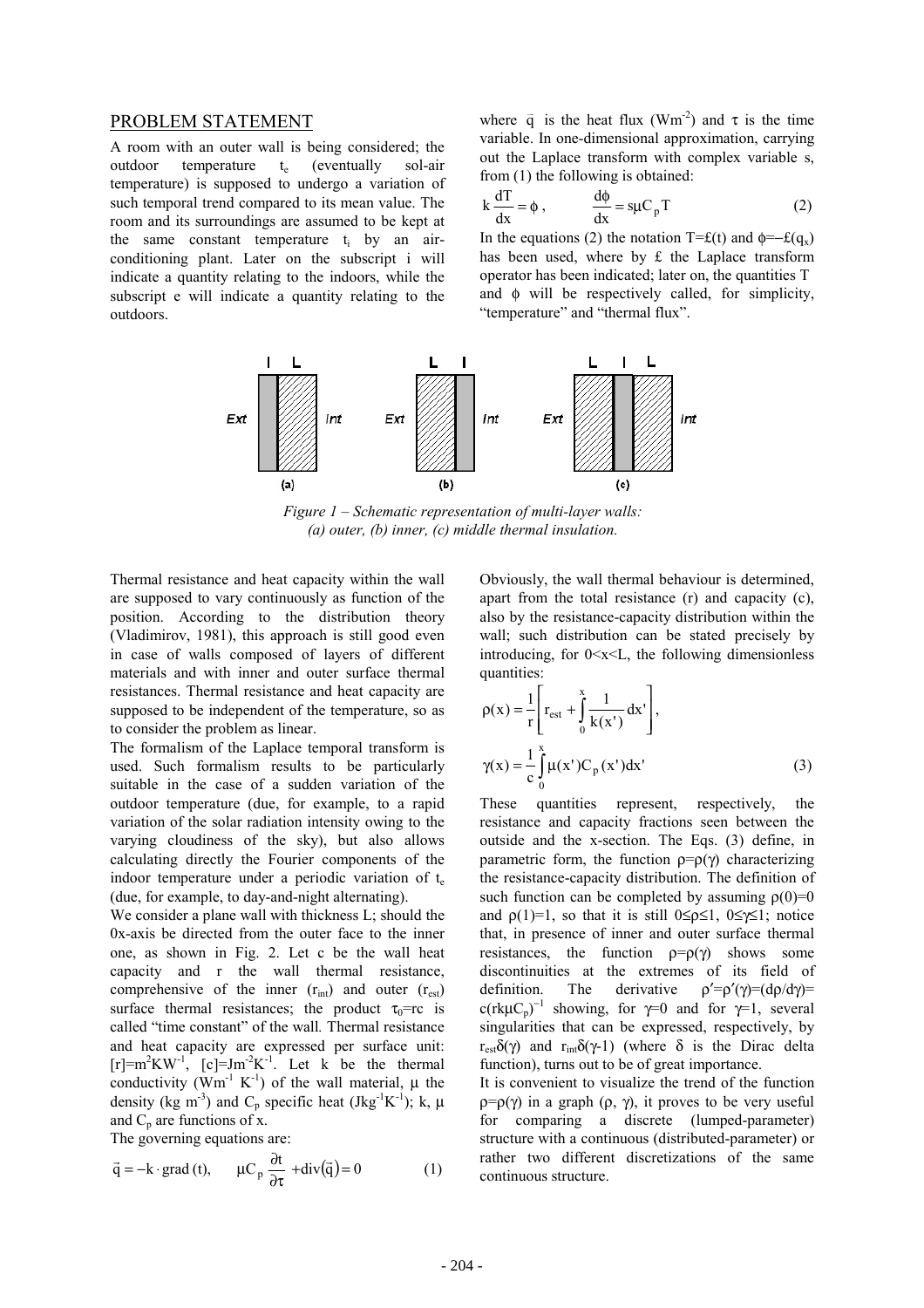

*Figure 2. – N-layer wall and system of coordinates*

Using the definition of  $\gamma$  to perform a change of variable, the Eqs. (2) can be rewritten in the following form:

$$
\frac{dT}{d\gamma} = r\rho' \phi, \qquad \frac{d\phi}{d\gamma} = scT \tag{4}
$$

or rather, in matrix notation:

$$
\frac{d}{d\gamma} \begin{pmatrix} T \\ \phi \end{pmatrix} = m(\gamma) \cdot \begin{pmatrix} T \\ \phi \end{pmatrix}
$$
  
with 
$$
m(\gamma) = \begin{pmatrix} 0 & r\rho' \\ cs & 0 \end{pmatrix}
$$
 (5)

where  $m(\gamma)$  is the matrix peculiar to the infinitesimal transformation from γ to γ+dγ. The solution of the linear system (5) can be written introducing the matrix  $M(γ)$  operating the finite transformation from  $γ=0$  to the generic value γ

$$
\begin{pmatrix} T \\ \phi \end{pmatrix} = M(\gamma) \cdot \begin{pmatrix} T_e \\ \phi_e \end{pmatrix}
$$
 (6)

where  $T_e$  and  $\phi_e$  are temperature and flux in  $\gamma=0$ , i.e. temperature and flux relating to the outdoors. A formal solution of the Eq. (5), obtainable, for example, for further approximations, leads to render the matrix M explicit as an infinite sum:

$$
M(\gamma) = \sum_{r=0}^{\infty} M^{(r)}(\gamma)
$$
 (7)

where  $M^{(0)}$  is the unit matrix and  $M^{(r)}$  can be expressed by an r-dimensional integral containing the matrix m:

$$
\mathbf{M}^{(0)} = \begin{pmatrix} 1 & 0 \\ 0 & 1 \end{pmatrix},
$$
  
\n
$$
\mathbf{M}^{(r)} = \int_{0}^{\gamma} d\gamma_{1} ... \int_{0}^{\gamma_{r-1}} d\gamma_{r} [\mathbf{m}(\gamma_{1}) ... \mathbf{m}(\gamma_{r})]
$$
\n(8)

Notice that, owing to the structure of the matrix m, the matrix elements of  $M(γ)$  result to be expressed in function of powers of s; in other words, the Eq. (7), represents, once rearranged, the power series of M in the complex variable s.

#### THE TRANSMISSION MATRIX

From the Eq. (6) for  $\gamma$ =1 we obtain:

$$
\begin{pmatrix} T_i \\ \phi_i \end{pmatrix} = M^* \cdot \begin{pmatrix} T_e \\ \phi_e \end{pmatrix}
$$
 (9)

where  $M^* = M(1)$  and  $T_i$  and  $\phi_i$  are, respectively, temperature and flux in  $\gamma=1$ , i.e. temperature and flux relating to the indoors. The matrix M**\*** is called transmission matrix of the wall; later on its matrix elements will be indicated by the letters E, F, G, H. In the case of a multi-layer structure, the matrix  $M^*$ results to be the ordered product of the transmission matrices of the single layers. Referring to Fig. 1, we can, therefore, write:

$$
M^* \equiv \begin{pmatrix} E & F \\ G & H \end{pmatrix} = \begin{pmatrix} E_N & F_N \\ G_N & H_N \end{pmatrix} \times \dots \times \begin{pmatrix} E_n & F_n \\ G_n & H_n \end{pmatrix} \times \dots \times \begin{pmatrix} E_1 & F_1 \\ G_1 & H_1 \end{pmatrix}
$$
(10)

As the matrix of the infinitesimal transformation m, defined in Eq. (5), has spur equal to zero, the transmission matrix has unitary determinant:

$$
\det(M^*) = EH - FG = 1 \tag{11}
$$

Within problems concerning building-plant interaction the matrix element F turns out to be of the greatest importance. In fact, from the Eq. (9) we have:

$$
T_i = ET_e + F\phi_e, \qquad \qquad \phi_i = GT_e + H\phi_e
$$

hence we obtain, considering that  $T_i=0$  (indoor environment is kept at constant temperature) and using the Eq. (11), the following equation:

$$
\phi_i = -\frac{T_e}{F}
$$
 (12)

The heat flux  $O(\tau)$  the plant should provide in order to keep the indoor temperature constant against any outdoor temperature temporal variation is obtained by taking the Laplace antitransform of the Eq. (12):  $Q(\tau)=\mathbf{f}^{-1}(\phi_i).$ 

The series expansion for F is very interesting for all those situations in which the long-term temporal trend  $Q(\tau)$  is significant, since just the first terms can be considered. Using the notation  $f(\gamma_k) \equiv f_k$ , it is possible to write the products of matrix in Eq.(8) as

$$
m(\gamma_1) = \begin{pmatrix} 0 & r\rho_1' \\ cs & 0 \end{pmatrix}
$$
  
\n
$$
m(\gamma_1) \cdot m(\gamma_2) = \begin{pmatrix} r\rho_1's & 0 \\ 0 & r\rho_2's \end{pmatrix}
$$
  
\n
$$
m(\gamma_1) \cdot m(\gamma_2) \cdot m(\gamma_3) = \begin{pmatrix} 0 & r^2\rho_1's\rho_3' \\ r\rho_2's & 0 \end{pmatrix}
$$
  
\n
$$
m(\gamma_1) \cdot m(\gamma_2) \cdot m(\gamma_3) \cdot m(\gamma_4) = \begin{pmatrix} r^2\rho_1's\rho_3's & 0 \\ 0 & r^2\rho_2's\rho_2's\rho_4' \end{pmatrix}
$$

The element of matrix F (first line, second column) turns out to be, therefore, composed of a sum of terms of the following type: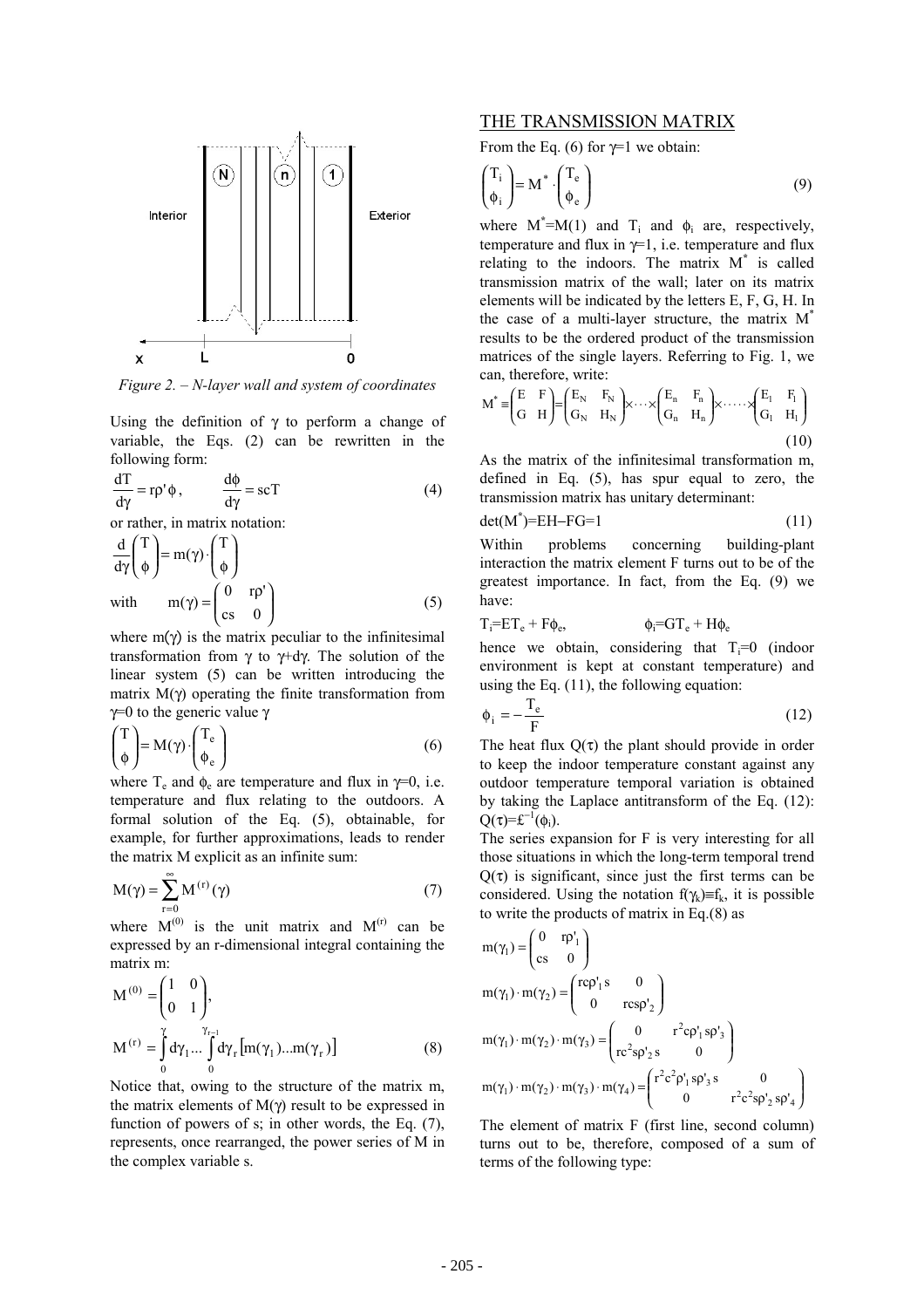$$
F = r \int_{0}^{1} d\gamma_{1} \rho_{1}^{\prime} + r^{2} cs \int_{0}^{1} d\gamma_{1} \int_{0}^{\gamma_{1}} d\gamma_{2} \int_{0}^{\gamma_{2}} d\gamma_{3} \rho_{1}^{\prime} \rho_{3}^{\prime} ++ r^{3} c^{2} s^{2} \int_{0}^{1} d\gamma_{1} \int_{0}^{\gamma_{1}} d\gamma_{2} \int_{0}^{\gamma_{2}} d\gamma_{3} \int_{0}^{\gamma_{3}} d\gamma_{4} \int_{0}^{\gamma_{4}} d\gamma_{5} \rho_{1}^{\prime} \rho_{3}^{\prime} \rho_{5}^{\prime} + ...
$$
\n(12a)

For a generic function  $\Phi(\gamma)$  the following identity subsists:

$$
\int_{0}^{\gamma_{k}} \rho'_{k+1} d\gamma_{k+1} \int_{0}^{\gamma_{k+1}} \Phi_{k+2} d\gamma_{k+2} = \int_{0}^{\gamma_{k}} (\rho_{k} - \rho_{k+1}) \Phi_{k+1} d\gamma_{k+1}
$$
\n(12b)

with  $\gamma_0 \equiv \gamma$ ,  $\rho_0 \equiv \rho$ . Using the Eq. (12b) the Eq. (12a) can be simplified into the form of a power series:

$$
F = r[1 + F_a \tau_0 s + F_b (\tau_0 s)^2 + \dots]
$$
\n(13)

with real coefficient:

1

$$
F_a = \int_0^1 d\gamma_1 (1 - \rho_1) \rho_1 ,
$$
  
\n
$$
F_b = \int_0^1 d\gamma_1 \int_0^{\gamma_1} d\gamma_2 (1 - \rho_1) (\rho_1 - \rho_2) \rho_2
$$
\n(14)

### THE COEFFICIENT OF PERFORMANCE

In two cases the expansion of F proves to be of great interest: the case in which the outdoor air temperature undergoes a short-period variation and the case in which it is subjected to long-period periodic variations.

The first case occurs if the perturbation length is short compared to the wall time constant  $\tau_0$ ; in these conditions the effective temporal trend of the variation of  $T_e$  is not significant and only its intensity  $I_e$  [sK] is considered to be significant. So it can be written:

$$
T_e(\tau) = I_e \delta(\tau) \tag{15}
$$

where  $\delta(\tau)$  is the Dirac delta function. Such schematization could result suitable for the radiative component of the sol-air temperature;  $I_e$  can assume both positive and negative values with regard to increases or decreases in solar radiation caused, for example, by variations of the cloudiness of the sky (Ciampi & Tuoni 1984, Suehrcke & McCormick 1988). Under an impulsive variation of the type (15) we obviously have:  $f(T_e)=I_e$ .

The plant intervention  $Q(t)$  is characterized by an energy  $Q_0$ , by a mean time lag  $\le t$  and by an average length ∆t, defined by the following relations:

$$
\langle \tau \rangle = \frac{\int_0^{\infty} \tau Q(\tau) d\tau}{\int_0^{\infty} Q(\tau) d\tau},
$$

$$
\Delta \tau^2 = \frac{\int_0^{\infty} (\tau - \langle \tau \rangle)^2 Q(\tau) d\tau}{\int_0^{\infty} Q(\tau) d\tau}
$$
(16)

Such quantities can be expressed in the following form (see Appendix):

$$
Q_0 = -\frac{I_e}{r}, \ \ <\tau>=\tau_0 F_a, \ \ \Delta\tau^2 = \tau_0^2 [F_a^2 - 2F_b] \tag{17}
$$

In other words, the energy  $Q_0$  required from the plant, depends on the intensity of the impulse  $I<sub>e</sub>$  and the wall resistance r, while time lag  $\leq \tau$  and length  $\Delta \tau$  depend on the first terms of the Eq. (13). Particularly interesting is the average length of the plant intervention: the longer  $\Delta \tau$  is,  $Q_0$  being equal, the easier the plant intervention is.

In case of sinusoidal periodic oscillations with angular frequency  $\omega$ , the amplitude  $|Q|$  of the plant response is given, for Eq. (12), by:  $|Q|=|T_e|/|F(s)|$  with s=j $\omega$  and j=(-1)<sup>1/2</sup>. From Eq. (13), with s=j $\omega$  and disregarding the terms of the fourth degree in ω, we have:

$$
|F|^2 = r^2 + r^2 (F_a^2 - 2F_b) \tau_0^2 \omega^2
$$
 (18)

Introducing the dimensionless parameter ε, defined by (Ciampi *et al.* 2001):

$$
\varepsilon = 4\sqrt{F_a^2 - 2F_b} \tag{19}
$$

 $\Delta \tau$  and |Q| can be written in the following form:

$$
\Delta \tau = \epsilon \tau_0 / 4, \qquad |Q|^2 = \frac{|T_e|^2}{r^2} \cdot \frac{1}{1 + (\epsilon \omega \tau_0 / 4)^2}
$$
(20)

Hence it follows that,  $\tau_0$  being equal, the higher  $\varepsilon$  is the longer the length  $\Delta \tau$  of the plant response to an impulsive external excitation is, facilitating, thus, the plant intervention. In the case of sinusoidal external thermal variation, the lower the frequency is the bigger the amplitude |Q| of the plant corrective response is; in other words, at the low frequencies  $(\omega \tau_0 \ll 1)$  the perturbation is transferred, with little dampening, through the wall and, therefore, requires a heavier intervention from the plant. In any case, from the second of the Eqs. (20) it follows that,  $\omega \tau_0$ and  $|T_e|/r$  being equal, the bigger  $\varepsilon$  is the smaller  $|Q|$ is. Moreover, a more precise analysis shows that, an increase of  $\varepsilon$  generally involves a decrease of  $|Q|$  even when the condition  $\omega \tau_0 \ll 1$  is not fulfilled. From Eqs. (19) and (14), we can write:

$$
\left(\frac{\varepsilon}{4}\right)^2 = \int_0^1 (1 - \rho_1)\rho_1 d\gamma_1 \int_0^1 (1 - \rho_2)\rho_2 d\gamma_2 + -\int_0^1 (1 - \rho_1) d\gamma_1 \int_0^{\gamma_1} (1 - \rho_2)\rho_2 d\gamma_2
$$
\n(21)

containing two bidimensional integrals defined on plane  $(\gamma_1, \gamma_2)$ , the first extended to the unitary square whose vertices are  $(0,0)$   $(1,0)$   $(1,1)$   $(0,1)$ , and the second extended to the triangle Θ whose vertices are  $(0,0)$   $(1,0)$   $(1,1)$ . Observe that, in the first integral, the integrand remains unvaried owing to the exchange between  $\gamma_1$  and  $\gamma_2$ . Such integral can be, therefore, reduced to the same integration domain as the second integral if only it could be multiplied by the factor 2*.* The second member of the previous relation can be,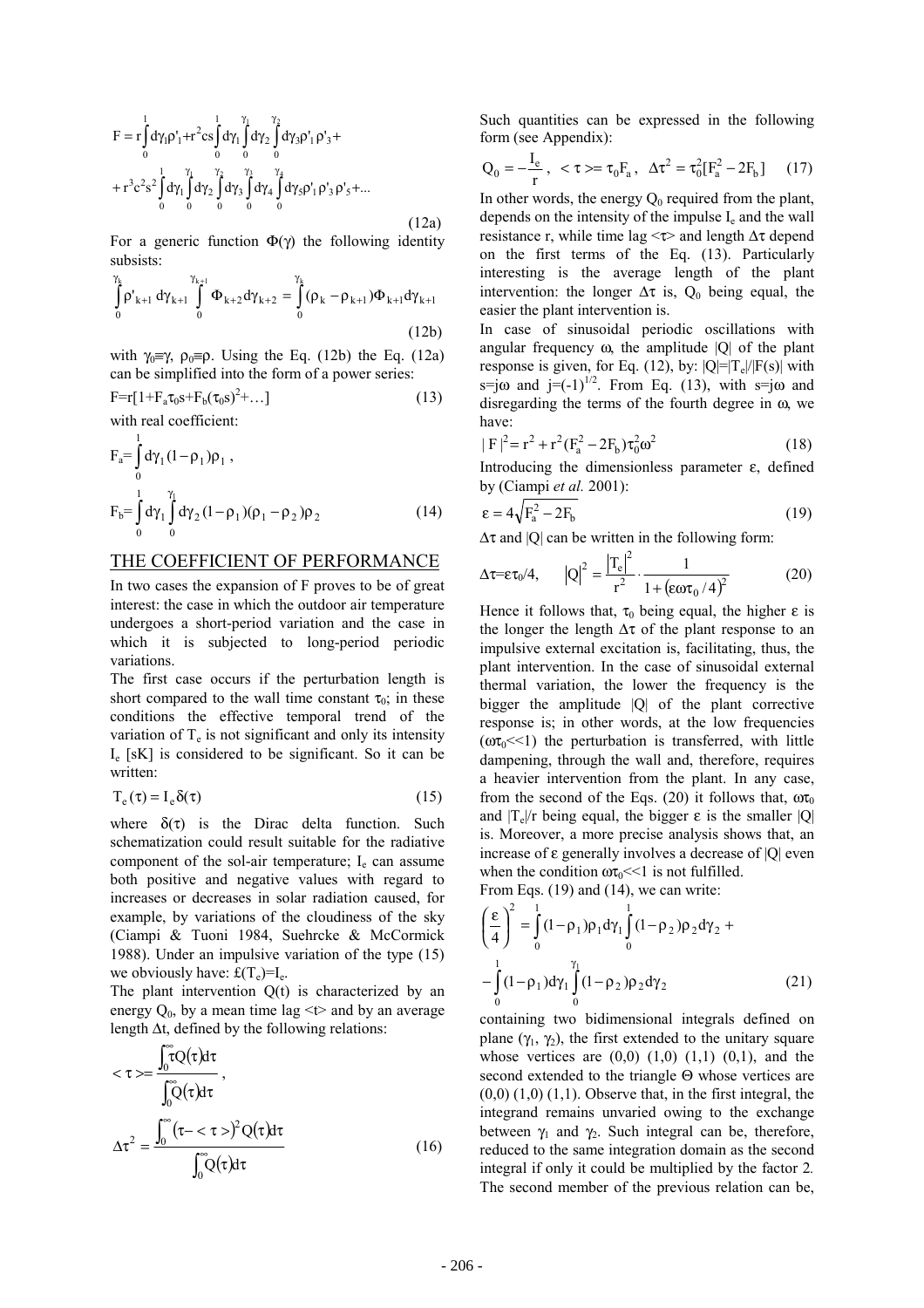therefore, grouped into a single integral, whose integrand is the following:

$$
2(1 - \rho_1)\rho_1(1 - \rho_2)\rho_2 - 2(1 - \rho_1)(1 - \rho_2)\rho_2 = 2(1 - \rho_1)^2 \rho_2^2
$$
  
so that the Eq. (21) can be rewritten in the form:  

$$
\varepsilon^2 = 32 \int_{\Theta} [1 - \rho(\gamma_1)]^2 [\rho(\gamma_2)]^2 d\gamma_1 d\gamma_2 =
$$

$$
= 32 \int_{\Theta} [1 - \rho(\gamma_1)]^2 d\gamma_1 \int_{\Theta}^{\gamma_1} [\rho(\gamma_2)]^2 d\gamma_2
$$
(22)

0 0

In other words, we have to proceed in the following way for the calculation of  $\varepsilon^2$ : once two positions within the wall have been chosen and ordered so as to have  $\gamma_2 < \gamma_1$ , the square of the thermal resistance fraction preceding  $\gamma_2$  and the square of the resistance fraction following  $\gamma_1$  should be taken and multiplied between themselves; then, we should integrate on all possible ordered couples  $(\gamma_2, \gamma_1)$  and, finally, multiply by 32.

A lumped-parameter, multi-layer wall can be considered to consist of n purely capacitive layers, with heat capacity  $c_s$  and of  $n+1$  purely resistive layers, with thermal resistance  $r_s$ ; the various layers are placed in sequence, alternating a resistive layer with a capacitive one. Obviously, the extreme resistive layers have to be comprehensive of the inner and outer surface thermal resistances. In this case the graph of the function  $p=p(\gamma)$  comes to a "stepped" trend with "riser" equal to the resistance fraction  $r_s/r$ and with "tread" equal to the capacity fraction  $c_s/c$ ; in other words, the function  $ρ(γ)$  can assume the values:

$$
\widetilde{\rho}_k = \!\frac{1}{r}\!\sum_{s=0}^{k-l} r_s
$$

Therefore, the integral in Eq. (22) can be easily calculated and we obtain

$$
\left(\frac{ce}{4}\right)^2 = \sum_{i=1}^n \left[c_i \widetilde{\rho}_i (1 - \widetilde{\rho}_i)\right]^2 + 2 \sum_{i < k}^n c_i c_k \widetilde{\rho}_i^2 (1 - \widetilde{\rho}_k)^2
$$
\n(22a)

allowing to evaluate the coefficient of performance for any multi-layer, lumped-parameter wall.

The previous considerations can be extended to the case of a multi-layer wall consisting of n homogeneous layers with thermal resistance  $R_k$  and heat capacity  $C_k$ , representable by the scheme:

$$
\begin{bmatrix} \text{Int} \end{bmatrix} \cdot \begin{bmatrix} r_{\text{int}} \\ 0 \end{bmatrix} \cdot \begin{bmatrix} R_n \\ C_n \end{bmatrix} \cdot \cdots \cdot \begin{bmatrix} R_2 \\ C_2 \end{bmatrix} \cdot \begin{bmatrix} R_1 \\ C_1 \end{bmatrix} \cdot \begin{bmatrix} r_{\text{ext}} \\ 0 \end{bmatrix} \cdot \begin{bmatrix} \text{Ext} \end{bmatrix}
$$
(23)

In this case the parameter  $ε$  can be expressed (Ciampi *et al.* 2003) by the following relation:

$$
\varepsilon^{2} = \frac{16}{r^{4}c^{2}} \sum_{i=k}^{n} \frac{C_{i}C_{k}}{6} \left[ (12S_{i}^{2} + R_{i}^{2})[V_{k}^{2} + \frac{R_{k}^{2}}{12}] \right] + + \frac{16}{r^{4}c^{2}} \sum_{i=1}^{n} C_{i}^{2} \left[ S_{i}^{2}V_{i}^{2} - \frac{R_{i}}{3}R_{i}(r + \frac{R_{i}}{2})S_{i}V_{i} + \frac{R_{i}^{2}}{12} \left( \frac{R_{i}^{2}}{12} + r^{2} - \frac{rR_{i}}{5} \right) \right]
$$
(24)

where the resistance "preceding" the k-nth layer has been indicated by:

$$
S_k = r_{ext} + R_1 + \dots + R_{k-1} + \frac{1}{2}R_k
$$
 (25)

and with  $V_k=r-S_k$ .

The Eqs.  $(22)$ ,  $(22a)$  and  $(23)$  point out the following important coefficient's of performance properties.

The coefficient of performance is an always positive dimensionless quantity*.*

The coefficient of performance does not depend on the total resistance and capacity values of a wall, but only on their distribution within the wall; so, for example, in absence of inner and outer surface thermal resistances, all the homogeneous walls have the same value of the coefficient of performance.

For any homogeneous wall with negligible inner and outer surface thermal resistances  $(0=γ)$  results to be:  $\varepsilon = 2\sqrt{10}/15 \approx 0.42$ .

The more resistances are located near the wall's outer faces the more they are "weighed"; from the symmetry of the integral defining ε, it follows that it is convenient to distribute the resistances uniformly on the two sides. This leads to conclude that the optimal ideal wall is the symmetric, three-layered, lumped-parameter one, obtained by lumping all capacity in the middle (of the structure) and by distributing the available thermal resistance (comprehensive of the inner and outer surface thermal ones), split up into two equal slabs, on the outer faces (theoretically optimal, sandwich-type wall). According to the Eq. (22a) the coefficient's of performance value of such wall results to be  $\varepsilon=1$ ; it can be, then, concluded that: 0≤ε≤1.

Ideal resistance-capacity distributions, showing all capacity lumped on one of the two outer faces or rather on both of them, result in a null value of ε; this explains the reason why, both real two-layered walls with outer thermal insulation (see Fig. 1a) or with inner thermal insulation (see Fig. 1b) and symmetric, three-layered ones with the insulating material located in the middle of the structure (see Fig. 1c), are characterized by low values of the coefficient of performance; only the presence of the inner and outer surface thermal resistances as well as of a resistance portion, distributed among prevalently capacitive layers cause ε to be other than zero.

### TWO-COMPONENT WALLS

With the exception of possible finish layers, the materials used in the realization of multi-layer walls can be referred to two categories: materials with essentially resistive thermal properties (I), light and insulating, and materials with essentially capacitive thermal properties (L), heavy and mechanically resistant (two-component wall).

Three-layered wall, with the mid-layer made of L material, turn out to be particularly interesting. Later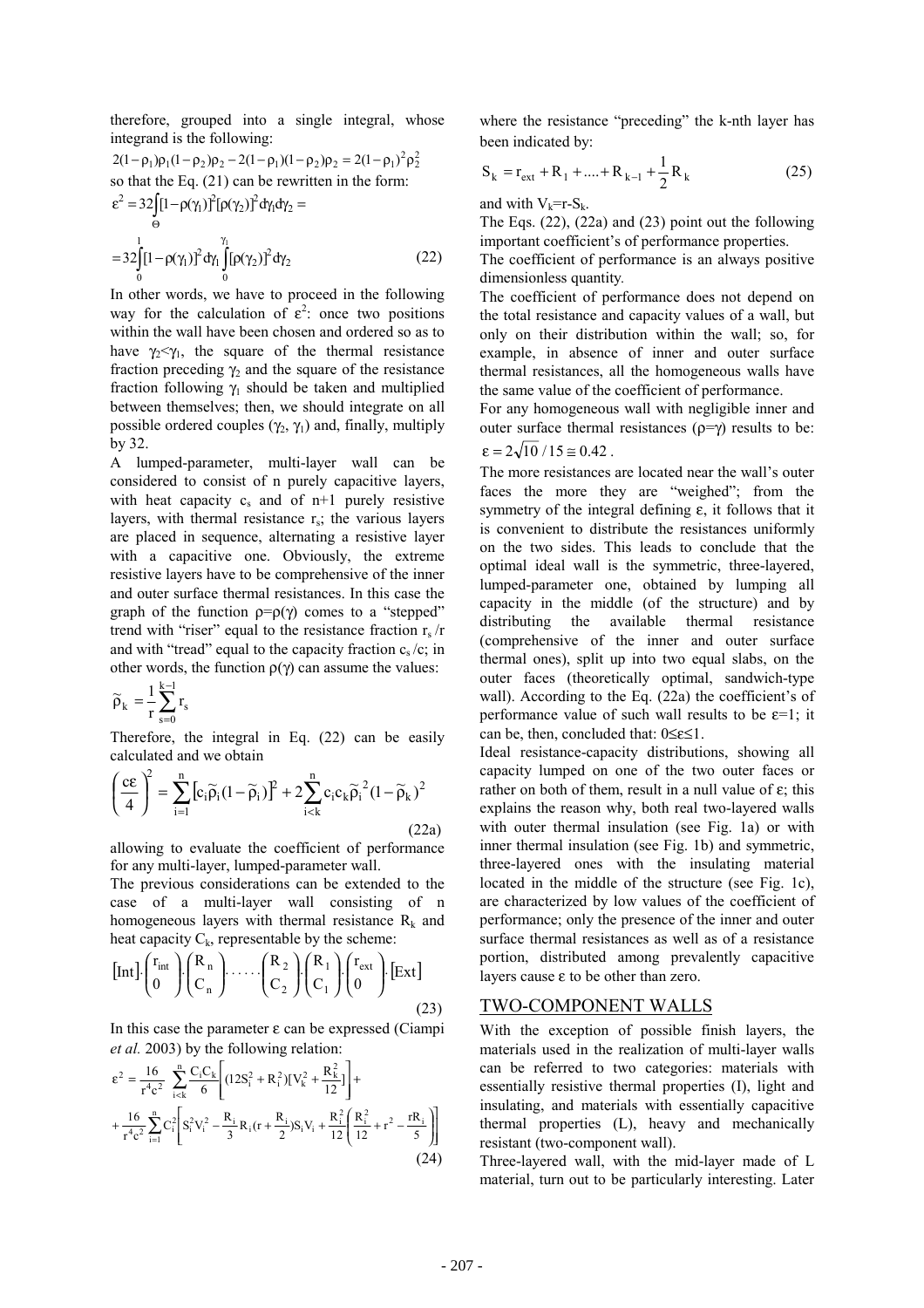on, by  $r<sub>I</sub>$  and  $c<sub>I</sub>$  resistance and capacity of the material I will be indicated, while by  $r<sub>L</sub>$  and  $c<sub>L</sub>$  those relating to the material L will be indicated. We could think of using a portion x of the insulating material for the outer layer and the remaining portion (1-x) for the inner layer, realizing, thus, the wall of the type (23) with  $n=3$ :

$$
\begin{bmatrix} \text{Int} \end{bmatrix} \cdot \begin{pmatrix} r_{\text{int}} \\ 0 \end{pmatrix} \cdot \begin{pmatrix} (1-x)r_{\text{I}} \\ (1-x)c_{\text{I}} \end{pmatrix} \cdot \begin{pmatrix} r_{\text{L}} \\ c_{\text{L}} \end{pmatrix} \cdot \begin{pmatrix} xr_{\text{I}} \\ xc_{\text{I}} \end{pmatrix} \cdot \begin{bmatrix} r_{\text{ext}} \\ 0 \end{bmatrix} \cdot \begin{bmatrix} \text{Ext} \end{bmatrix} \tag{26}
$$

For  $x=0$  and  $x=1$  we have a two-layered wall: for  $x=0$ all the insulating material is located on the inside (Fig. 1c), for x=1 all the insulating material is located on the outside (Fig. 1a). For  $x=1/2$  we have a symmetric wall presumably provided with a high value of ε, since not very different from the optimal, sandwich-type, lumped-parameter one. The analysis of the behaviour of walls of the type (26) turns out to be very simplified if the capacity of the insulatingmaterial layer is considered to be negligible, so as to treat material I as purely resistive  $(c_1=0)$ . This condition is widely satisfied by all cellular plastics (polyethylene, polystyrene, polyurethanes, etc.) and by mineral fibres, while it is not satisfied by some materials which, even though they show low values of thermal conductivity, are characterized by nonnegligible values of density (lumbers, fibre panels or wood wool panels, fibreglass panels, plywood panels, and so on).

Enumerating the layers beginning from the outside, the first layer could be thought to be a pure resistance  $(C_1=0)$ , consisting of the outer surface thermal resistance and the portion x of the insulating material  $(R_1=r_{est}+x\cdot r_1)$ , the second to exhaust the available material L ( $C_2 = c_1 = c$ ,  $R_2 = r_L$ ), finally, the third could be thought to be a pure resistance  $(C_3=0)$  too. consisting of the inner surface thermal resistance and the remaining portion (1-x) of insulating material  $(R_3=r_{int}+(1-x)\cdot r_1)$ ; obviously,  $r=r_{est}+r_1+r_L+r_{int}$  and  $S_2=r_{est}+x\cdot r_1+r_1/2$ . Applying the Eq. (24) to such structure it is easy to verify that the second sum vanishes, while only the term relating to i=2 remains of the first one. We, therefore, obtain:

$$
\varepsilon^{2} = \frac{16}{r^{4}} \left[ S_{2}^{2}(r - S_{2})^{2} - \frac{r_{L}}{3} (r + \frac{r_{L}}{2}) S_{2}(r - S_{2}) + \frac{r_{L}^{2}}{12} \left( \frac{r_{L}^{2}}{12} + r^{2} - \frac{r_{L}}{5} \right) \right]
$$
(27)

which shows the variation of  $\varepsilon$  with x. The Eq. (27) shows its maximum for  $S_2=r/2$  and, then, for  $x=x_0=(r_1-r_{est}+r_{int})/(2r_1)$ , i.e. when the portion x is chosen so as to subdivide into two equal parts the resistance seen "from the centre plane" of the layer L (sandwich-type wall configuration). In these conditions the maximum value  $\varepsilon_0$  of the coefficient of performance results to be:

$$
\varepsilon_0 = \sqrt{1 - \frac{4p}{3} + \frac{2p^2}{3} - \frac{4p^3}{15} + \frac{p^4}{9}} \approx 1 - \frac{2}{3}p \tag{28}
$$

with p=r<sub>L</sub>/r. In the Eq. (28) a series expansion of  $\varepsilon_0$ , truncated at the first order in p (p is generally very small and the error so introduced comes to about 0.1% for  $p<0.1$ ), has been also reported. As  $r<sub>L</sub>$ decreases the value of  $\varepsilon_0$  increases and for  $r_L=0$  the optimal situation, indicated in the previous section, occurs and it results to be  $\varepsilon_0=1$ . Indicating by  $k_L$ ,  $\mu_L$ ,  $c_{pL}$  the thermophysical properties of the material L and introducing the thermal effusivity ξ of the material L, defined by:  $\xi = \mu_L k_L c_{pL}$ , we can be write:

$$
p = \frac{r_L}{r} = \frac{1}{\xi} \cdot \frac{c}{r}
$$

It, therefore, follows that, c and r being equal, the bigger the effusivity of the L material is, the higher the optimal value of the coefficient of performance is. As an example of application we have considered as material I: the polyurethane (P), the fibreglass panels (F) and the wood wool panels (W). While as material L three types of materials have been taken into account: concrete  $(1)$ , brick  $(2)$ , pine-wood  $(3)$  and a cellular concrete (4). Thermophysical properties of the considered building materials are given in Table I; as far as inner and outer surface thermal resistances are concerned, the following values have been assumed:  $r_{\text{int}}$ =0.13,  $r_{\text{ext}}$ =0.04 m<sup>2</sup>K/W (EN ISO 6946). Combining with each insulating (P, F, W) the different materials  $L(1, 2, 3, 4)$  it is possibile to obtain three groups of two-component structures; such structures will be indicated, respectively, by the following symbols: Pn, Fn, Wn with  $n=1, 2, 3, 4$ .

The structures Pn, Fn, Wn in Tab. II, have been realized with suitable thicknesses of materials I and L so that all structures could show the same thermal resistance  $r=1.75$  m<sup>2</sup>KW<sup>-1</sup> and the same heat capacity c=140 kJm<sup>-2</sup>K<sup>-1</sup>, ( $\tau_0$ =245000 s). This explains the non-usual values of the thicknesses used for the different materials.

In Tab. II thicknesses  $d_I$  (cm) and  $d_L$  (cm) relating, respectively, to material I and material L, are reported along with the portion  $x_0$  (cm) of insulating material that should be positioned on the outside in order to optimize the three-layer, sandwich-type, wall and the corresponding value of  $\varepsilon_0$ . For comparison, the value  $\varepsilon_M$  of the coefficient of performance relating to a three-layer, sandwich-type, structurally symmetric  $(x=0.5)$  wall is also reported (wall M).

In Tab. II the values  $\varepsilon_A$  and  $\varepsilon_B$  of the coefficient of performance are also reported for two-layer walls of the type showed, respectively, in Figg. 1a and 1b; the value  $\varepsilon_c$  of the coefficient of performance, relating to a wall with the insulating layer located between two equal layer of material L (Fig. 1c), is reported for comparison. Such disposition is widespread in building practice. The values of  $\varepsilon_0$ ,  $\varepsilon_M$ ,  $\varepsilon_A$ ,  $\varepsilon_B$  and  $\varepsilon_C$ have been calculated by using the Eq. (24).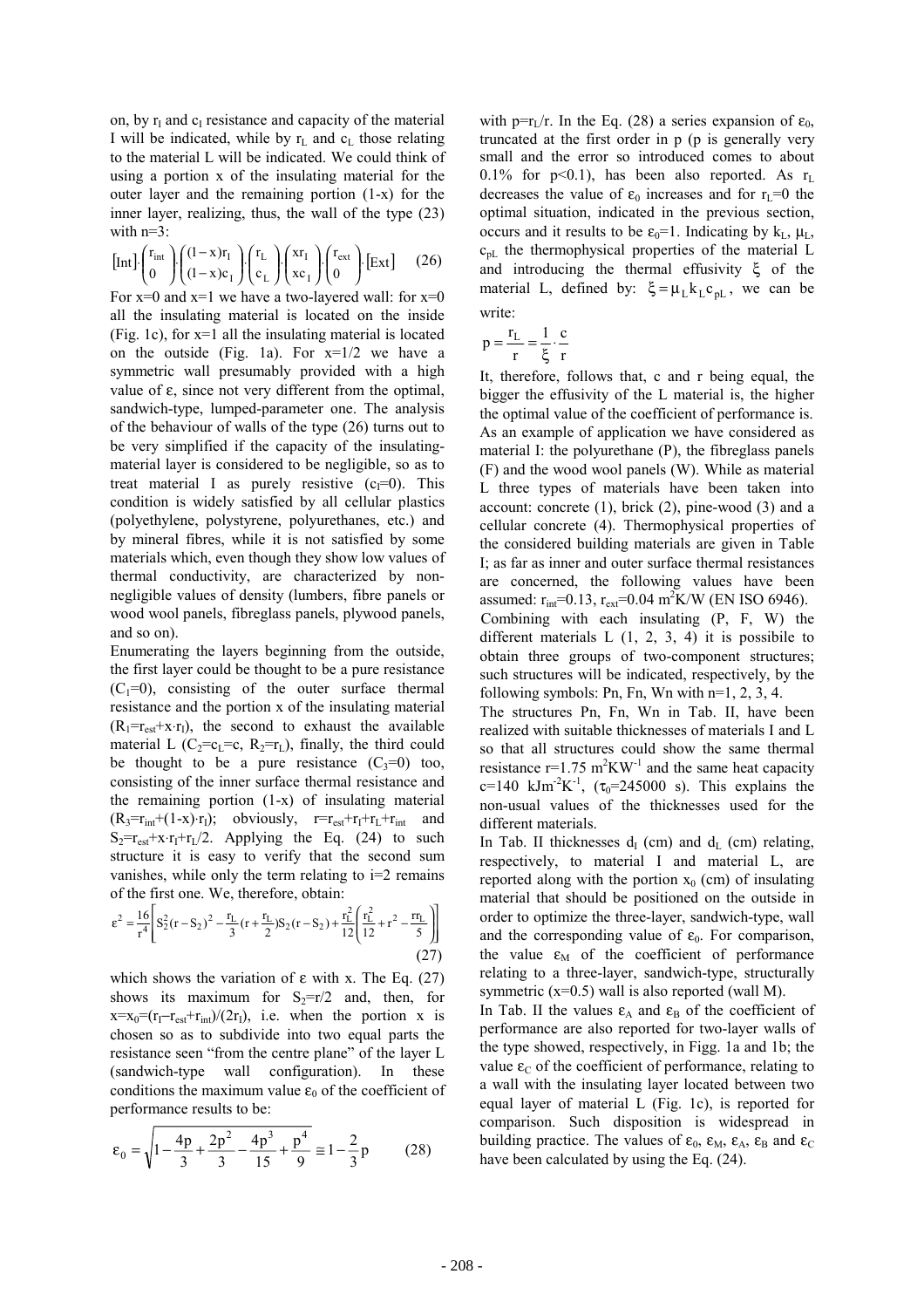|   |                   | $kg \, \text{m}^{-3}$ | $W m^{-1} K^{-1}$ | kJ $kg^{-1} K^{-1}$ | $WkJm-4K-2$ |
|---|-------------------|-----------------------|-------------------|---------------------|-------------|
|   | Concrete          | 1600                  | 0.70              | 0.88                | 986         |
|   | <b>Brick</b>      | 1000                  | 0.47              | 0.84                | 395         |
|   | Pine-wood         | 550                   | 0.15              | 1.66                | 137         |
|   | Cellular concrete | 600                   | 0.20              | 0.88                | 106         |
| P | Polyurethane      | 35                    | 0.035             | 1.60                | 1.96        |
| F | Fibreglass panels | 100                   | 0.044             | 0.80                | 3.52        |
| W | Wood Wool panels  | 300                   | 0.085             | 1.30                | 33.2        |

*Table I. - Properties of the building materials used in the sample calculations*

|                | $d_{\rm L}$ | $d_I$ | $\mathbf{x_0}$ | $\boldsymbol{\varepsilon}_{\rm o}$ | $\epsilon_{\rm M}$ | $\epsilon_{A}$ | $\epsilon_{\rm B}$ | $\epsilon_{\mathrm{C}}$ |
|----------------|-------------|-------|----------------|------------------------------------|--------------------|----------------|--------------------|-------------------------|
| P <sub>1</sub> | 9.74        | 5.0   | 0.53           | 0.94                               | 0.93               | 0.35           | 0.19               | 0.17                    |
| P <sub>2</sub> | 16.4        | 4.3   | 0.54           | 0.86                               | 0.86               | 0.46           | 0.33               | 0.22                    |
| P <sub>3</sub> | 15.2        | 2.0   | 0.58           | 0.64                               | 0.64               | 0.58           | 0.54               | 0.36                    |
| <b>P4</b>      | 26.4        | 0.9   | 0.67           | 0.54                               | 0.54               | 0.54           | 0.52               | 0.41                    |
|                |             |       |                |                                    |                    |                |                    |                         |
| F1             | 9.58        | 6.3   | 0.53           | 0.93                               | 0.92               | 0.35           | 0.19               | 0.17                    |
| F2             | 16.1        | 5.4   | 0.54           | 0.85                               | 0.85               | 0.45           | 0.33               | 0.22                    |
| F3             | 15.1        | 2.5   | 0.58           | 0.64                               | 0.64               | 0.58           | 0.53               | 0.36                    |
| F4             | 26.3        | 1.2   | 0.67           | 0.54                               | 0.54               | 0.54           | 0.52               | 0.41                    |
|                |             |       |                |                                    |                    |                |                    |                         |
| W1             | 6.44        | 12.6  | 0.53           | 0.75                               | 0.75               | 0.31           | 0.22               | 0.22                    |
| W <sub>2</sub> | 11.4        | 11.4  | 0.53           | 0.72                               | 0.72               | 0.37           | 0.28               | 0.25                    |
| W <sub>3</sub> | 12.7        | 6.25  | 0.56           | 0.61                               | 0.61               | 0.53           | 0.48               | 0.36                    |
| W4             | 24.2        | 3.15  | 0.62           | 0.54                               | 0.54               | 0.52           | 0.51               | 0.41                    |

*Table II. – Coefficient of performance of various structures*

The capacitive effects of the used insulating layer (see Tab. I) increase remarkably changing from the polyurethane to the fibreglass panels and to the wood wool panels; such effects are minimal for the polyurethane but result to be significant for the wood wool panels.

In fact, the values of  $\varepsilon_0$  calculated by the Eq. (28) turn out to coincide, in practice, with those reported in the table for the structures Pn, while little deviations can occur for the structures Fn. For the structures Wn the values of  $\varepsilon_0$ , calculated by the Eq. (24), can quite differ from those calculated by the Eq. (28).

From the values shown in Tab. I the following turns out to be evident:

The considered walls, even though characterized by the same values of thermal resistance and heat capacity, show quite different values of  $\varepsilon_0$ ; the best wall is the one made of concrete and polyurethane.

The optimal wall is always well approximated by the wall M, constructively more simple and independent of the value of the wall inner and outer surface thermal resistances.

The wall with the insulating layer placed between two equal layer of material L is always the worst among all the considered ones.

For a given material L, the higher  $\varepsilon_0$  is the greater the differences among the various distributions of insulating material are (a bad wall is almost independent from the resistance-capacity distribution).

## CONCLUSIONS

In a multi-layer wall, the sequence of layers with the highest value of the coefficient of performance  $\varepsilon$ , facilitates the air-conditioning plant intervention, in order to keep the indoor air temperature constant; the physical meaning of  $\varepsilon$  is explained by the following remarks:

under an external impulsive excitation, the time length  $\Delta \tau$  of the compensating power plant intervention is proportional to ε,

under a sinusoidal, low-frequency oscillation, the higher  $\varepsilon$  is, the smaller the oscillating component amplitude of the plant compensating power results to be.

The highest value of  $\varepsilon$  ( $\varepsilon$ =1) can be obtained by using a three-layer wall, in which the middle layer is purely capacitive and the side ones are purely resistive**,** with equal resistance inclusive of the wall inner and outer surface thermal resistances (theoretically optimal, sandwich-type wall). Hence it follows that the optimization of the coefficient of performance turns